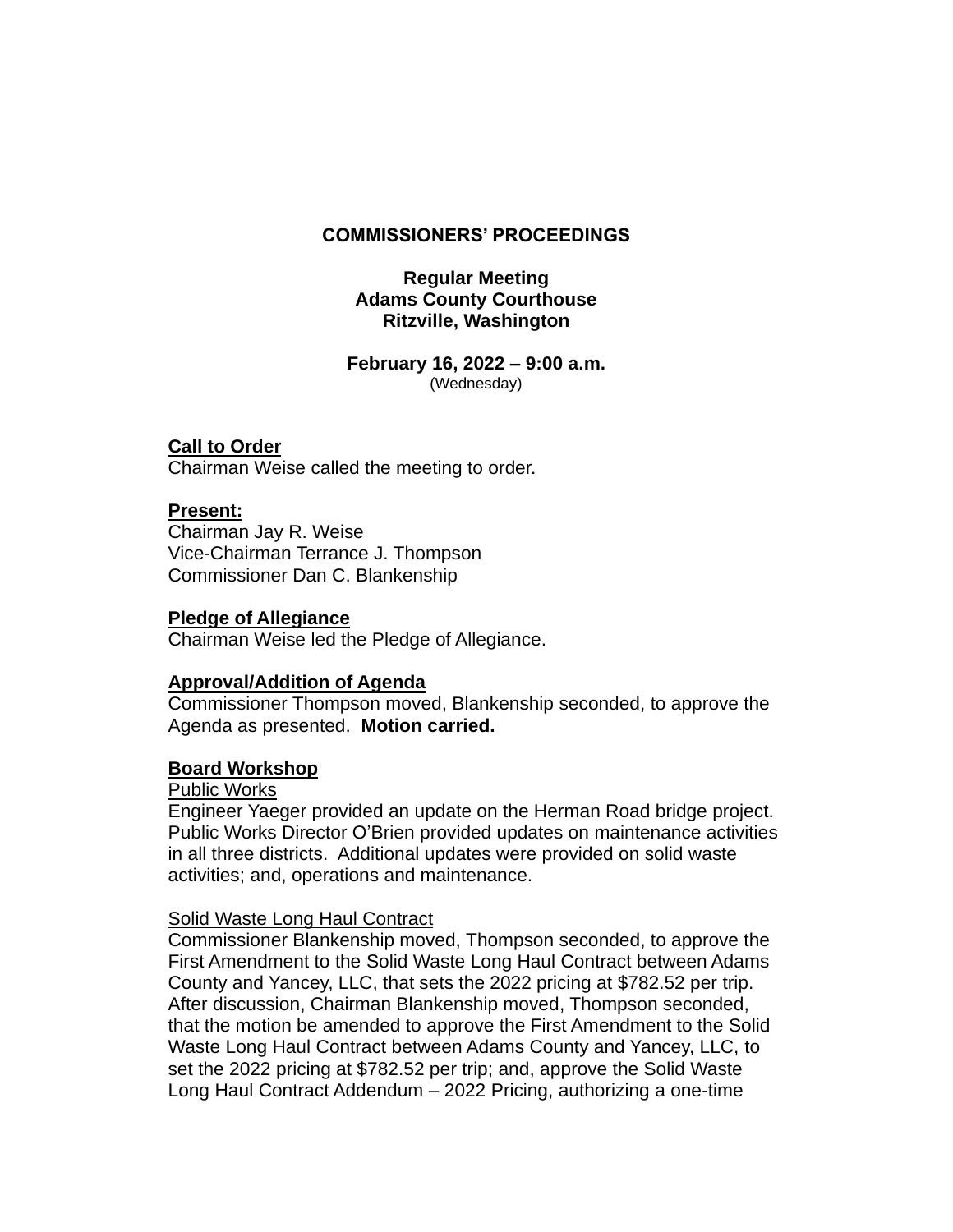payment to the contractor, Yancey, LLC, in the amount of \$10,834.11, for increases in fuel costs incurred from April, 2021 through December, 2021, based on the number of loads hauled. **Motion carried**.

## Hampton and Reynolds Road Intersection

Engineer Yaeger reviewed a request to change traffic control devices (STOP signs) at the Hampton Road and Reynolds Road intersection, providing history of the intersection, traffic study data; and, road improvements. The STOP signs are currently controlling westbound and eastbound traffic at Reynolds Road. Traffic count data from 2018 and 2019 showed the traffic volume on Reynolds Road has decreased to 2014 and 2015 levels. However, Hampton Road traffic volume has almost doubled. As a result of the increased traffic volume from 2014 to 2019, Engineer Yaeger noted his judgment, as Adams County Engineer, is to change the intersection traffic control devices (STOP sign) from Hampton Road to Reynolds Road, which is consistent with the MUTCD (Manual for Uniform Traffic Control Devices), section 2B.04, that suggest controlling the roadway that carries the lowest traffic volume. No action is required by the Board.

# Easement of Private Utility

Engineer Yaeger reported on the progress of granting a private utility easement from Adams County to Gary and Leslie Kelly, Ritzville. Modifications are being made to the documents and, when finalized, will be forwarded to the Kelly's attorney for review.

# **Board of Equalization**

Rikki Bland, Appeals and Levy Specialist with the Department of Revenue, provided guidance regarding the structure of the Board of Equalization as outlined in RCW 84.48.010, noting, in the absence of a three-member Board of Equalization (currently there are two members), statute dictates the Board of County Commissioners become the Board of Equalization until such time that a third member is appointed to the BOE.

Ms. Bland provided options moving forward for commissioner consideration. No action was taken pending further discussion.

#### **Board Workshop**

#### Capital Improvement Plan

Public Works Director O'Brien presented the 2022 Capital Improvement Plan reviewing potential capital improvement projects.